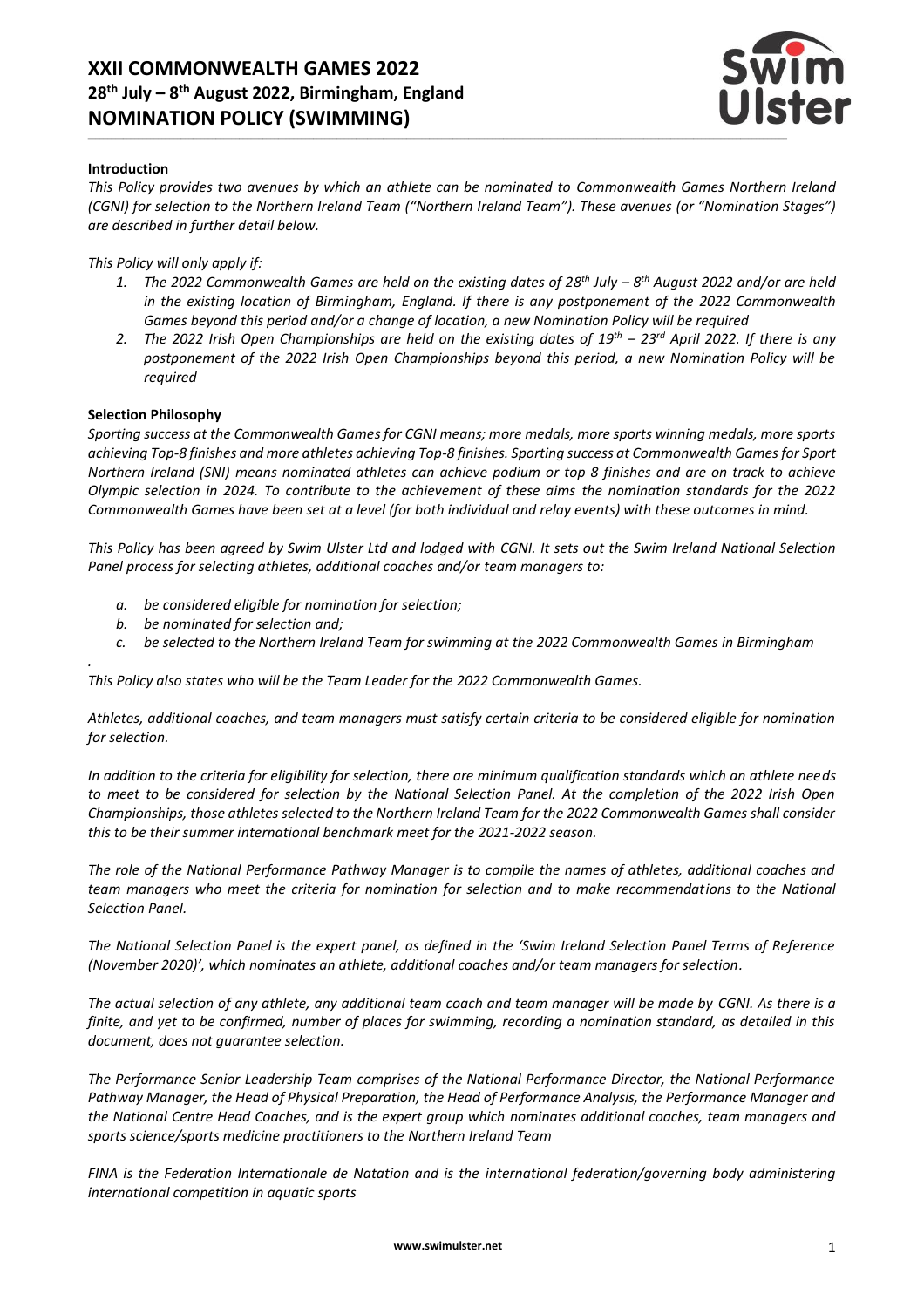

#### **1. Nomination for Selection**

- i. The National Selection Panel will nominate athletes to CGNI for selection to individual and relay events for the Northern Ireland Team as expediently as possible following the conclusion of Nomination Stage 2 as described below.
- ii. Individual Events
	- To be considered eligible for nomination to individual events for the Northern Ireland Team, athletes must:
		- a. Satisfy the conditions and standards set out in Nominations Stage 1 or 2 below; and
		- b. Meet the athlete eligibility criteria set out in Section 3 below
- iii. Relay Events

To be considered eligible for nomination to relay events for the Northern Ireland Team, athletes must:

- a. Satisfy the conditions and standards set out in Nomination Stage 2 below; and
- b. Meet the athlete eligibility criteria set out in Section 3 below

## **2. Northern Ireland Team**

- i. CGNI is the body which has the power to select an athlete or member of staff to the Northern Ireland Team for the 2022 Commonwealth Games in Birmingham, England
- ii. CGNI will determine the team size and personnel
- iii. CGNI agrees to notify Swim Ulster Ltd of its selection or its refusal to select any nominated athlete as soon as reasonably practicable after CGNI receives the National Selection Panel's nominations following the conclusion of Nomination Stage 2
- iv. There are sixteen individual events per gender in the Commonwealth Games programme for swimming. Athletes may be selected to the Northern Ireland Team via thirteen Olympic individual events per gender only. Up to a maximum of three athletes can be nominated for selection by the National Selection Panel via each individual event
- v. There are three relay events per gender and two mixed gender relay events in the Commonwealth Games programme for swimming. Athletes may be nominated to the Northern Ireland Team via the Olympic relay events only. Up to a maximum of one relay team can be nominated for selection by the National Selection Panel per relay event

# **3. Athlete Eligibility**

At the time that the National Selection Panel is nominating athletes for selection to CGNI, athletes must meet the following criteria to be considered eligible for nomination:

- i. Be eligible to represent Northern Ireland as per Commonwealth Games Federation Bylaw 17. A copy of this document can be requested by emailing admin@swimulster.net;
- ii. Be a registered member of a Swim Ulster Ltd club based in Northern Ireland (any membership category is accepted) for the 2020-2021 and the 2021-2022 season;
- iii. Declare Northern Ireland as their Commonwealth country of representation;
- iv. Be in good standing with Swim Ireland and Swim Ulster Ltd;
- v. Be available to fulfil all of the Northern Ireland Team obligations;
- vi. Other than in exceptional circumstances, have accepted their place on the National Squad/Programme or the Regional Squad/Programme in September 2020 and/or September 2021 (where offered);
- vii. Comply with the statements and expectations of the Swim Ireland 'On This Performance Team' booklet;
- viii. Not be the subject of a current anti-doping ban, a current doping violation and/or a pending doping violation. Swim Ireland shall inform CGNI immediately of the outcome of any anti-doping test of any athlete nominated for selection;
- ix. Comply with any Commonwealth Games Federation, FINA and CGNI eligibility criteria and/or requirements. CGNI, in consultation with FINA and the Commonwealth Games Federation, will decide on any question of eligibility (having regard to all eligibility criteria set by the Commonwealth Games Federation, FINA and Swim Ulster Ltd Ltd) with the CGNI decision being final

#### **4. Nomination Stage 1**

i. To be considered for nomination for selection to the Northern Ireland Team in Nomination Stage 1, athletes must have been selected for and competed at the 2021 Olympic Games in Tokyo, Japan. Event allocation to such athletes will be at the joint discretion of the National Performance Director and the National Performance Pathway Manager and will be specifically subject to Section 15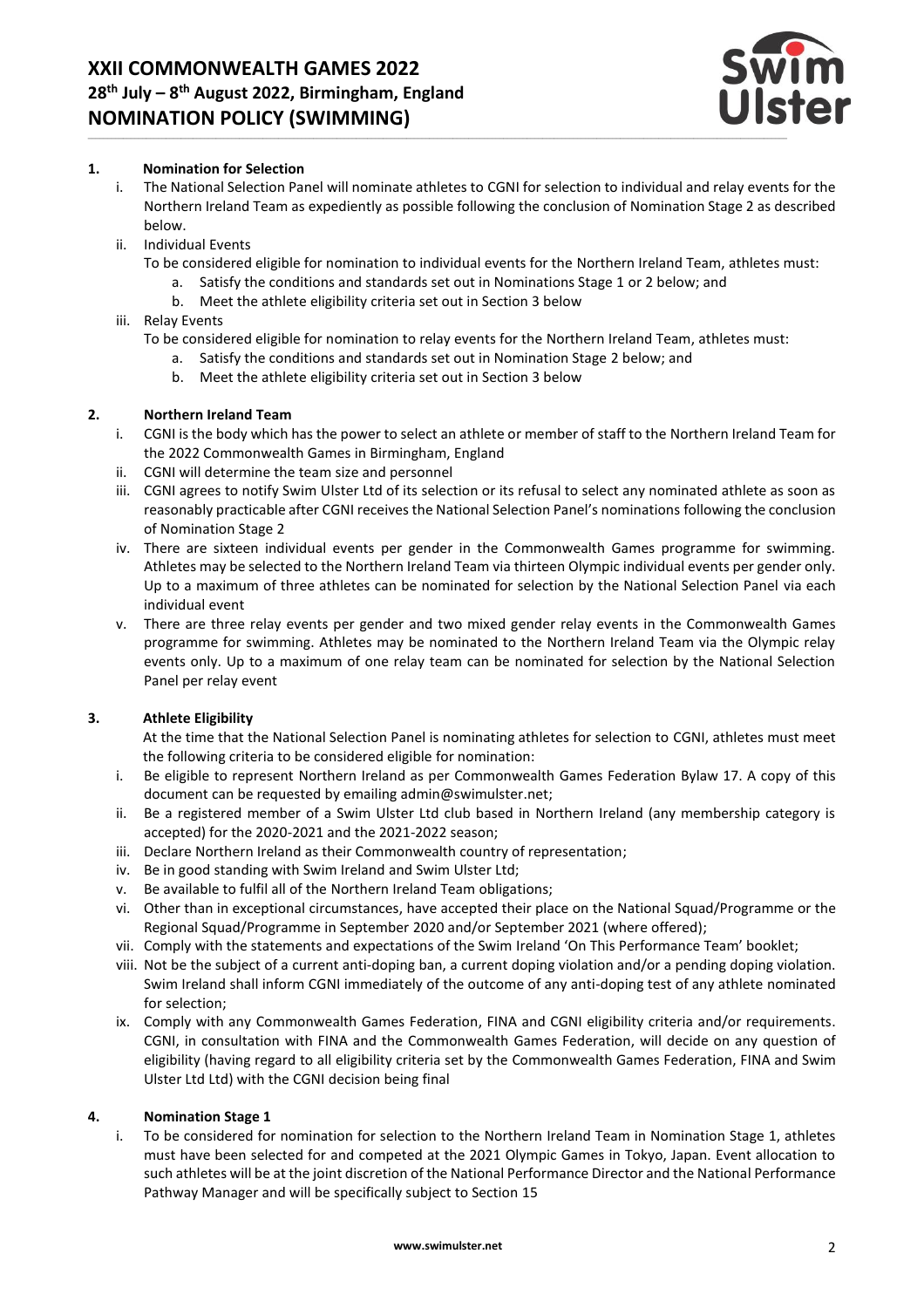

# **5. Nomination Stage 2 (Athlete Individual Events Only)**

- i. To be considered for nomination for selection to the Northern Ireland Team via an Olympic individual event(s) in Nomination Stage 2, athletes must record a time at the 2022 Irish Open Championships via one of the following routes:
	- In the heats, equal to or better than the individual event Consideration Standards detailed in Table 1<br>■ In the final equal to or better than the individual event Consideration Standards detailed in Table 1
	- In the final, equal to or better than the individual event Consideration Standards detailed in Table 1 having already recorded a time in the heats equal to or better than the same individual event Consideration Standards detailed in Table 2
- ii. Times in Table 1 and Table 2 can be achieved from individual events only

#### **6. Nomination Stage 2 (Athlete Relay Events Only)**

- i. To be considered for nomination for selection to the Northern Ireland Team for a relay event(s) in Nomination Stage 2, the athletes with the fastest four aggregated times recorded in the respective and associated composite individual events and/or relay legs at the:
	- a. 2021 Olympic Games, Tokyo, Japan
	- b. 2022 Irish Open Championships, Dublin, Ireland

when combined, will be equal to or better than the Relay Consideration Standards detailed in Table 3. Relay Consideration Standards take a 1.5 second combined takeover differential into consideration and all rounds of competition (heat, semi-final and/or final) at the 2021 Olympic Games and the 2022 Irish Open Championships are seen as having equal consideration status. In the case of nominated relays, the National Selection Panel may also nominate for selection to the Northern Ireland Team additional athletes as relay alternates/back up options for such relay teams at their discretion

- ii. In the event that a relay(s) are selected to the Northern Ireland Team, the National Selection Panel will have regard to the composition of that relay team (subject to such athletes meeting all Commonwealth Games Federation and/or FINA relay requirements) in the following manner:
	- a. To be considered for selection to the Northern Ireland Team for a Male and or Female 800m Freestyle relay, the fastest four times (in the relevant gender/s) in the 200m Freestyle will be considered from:
	- Individual event times achieved at the 2021 Olympic Games, where all rounds of competition (heat, semifinal and/or final) are seen as having equal consideration status;
	- Individual event times achieved at the 2022 Irish Open Championships, where all rounds of competition (heat, semi-final and/or final) are seen as having equal consideration status;
	- Times achieved in lead-off legs of single gender 800m Freestyle National Team relays at the 2021 Olympic Games where all rounds of competition (heat and/or final) are seen as having equal consideration status;
	- Times achieved in 2<sup>nd</sup>, 3<sup>rd</sup> and 4<sup>th</sup> legs of single gender 800m Freestyle National Team relays at the 2021 Olympic Games, with 0.5 seconds being added to each of these relay legs prior to consideration;
	- b. To be considered for selection to the Northern Ireland Team for a Male or Female 400m Freestyle relay, the fastest four times (in the relevant gender/s) in the 100m Freestyle will be considered from:
	- Individual event times achieved at the 2021 Olympic Games, where all rounds of competition (heat, semifinal and/or final) are seen as having equal consideration status;
	- Individual event times achieved at the 2022 Irish Open Championships, where all rounds of competition (heat, semi-final and/or final) are seen as having equal consideration status;
	- c. To be considered for selection to the Northern Ireland Team for a Male or Female 400m Medley relay, the fastest combination (in the relevant gender/s) in the 100m Backstroke, 100m Breaststroke, 100m Butterfly and 100m Freestyle will be considered from:
	- Individual event times achieved at the 2021 Olympic Games, where all rounds of competition (heat, semifinal and/or final) are seen as having equal consideration status;
	- Individual event times achieved at the 2022 Irish Open Championships, where all rounds of competition (heat, semi-final and/or final) are seen as having equal consideration status;
	- d. To be considered for selection to the Northern Ireland Team for a Mixed 400m Medley relay, the fastest combination across the two genders in the 100m Backstroke, 100m Breaststroke, 100m Butterfly and 100m Freestyle will be considered from:
	- Individual event times achieved at the 2021 Olympic Games, where all rounds of competition (heat, semifinal and/or final) are seen as having equal consideration status;
	- Individual event times achieved at the 2022 Irish Open Championships, where all rounds of competition (heat, semi-final and/or final) are seen as having equal consideration status;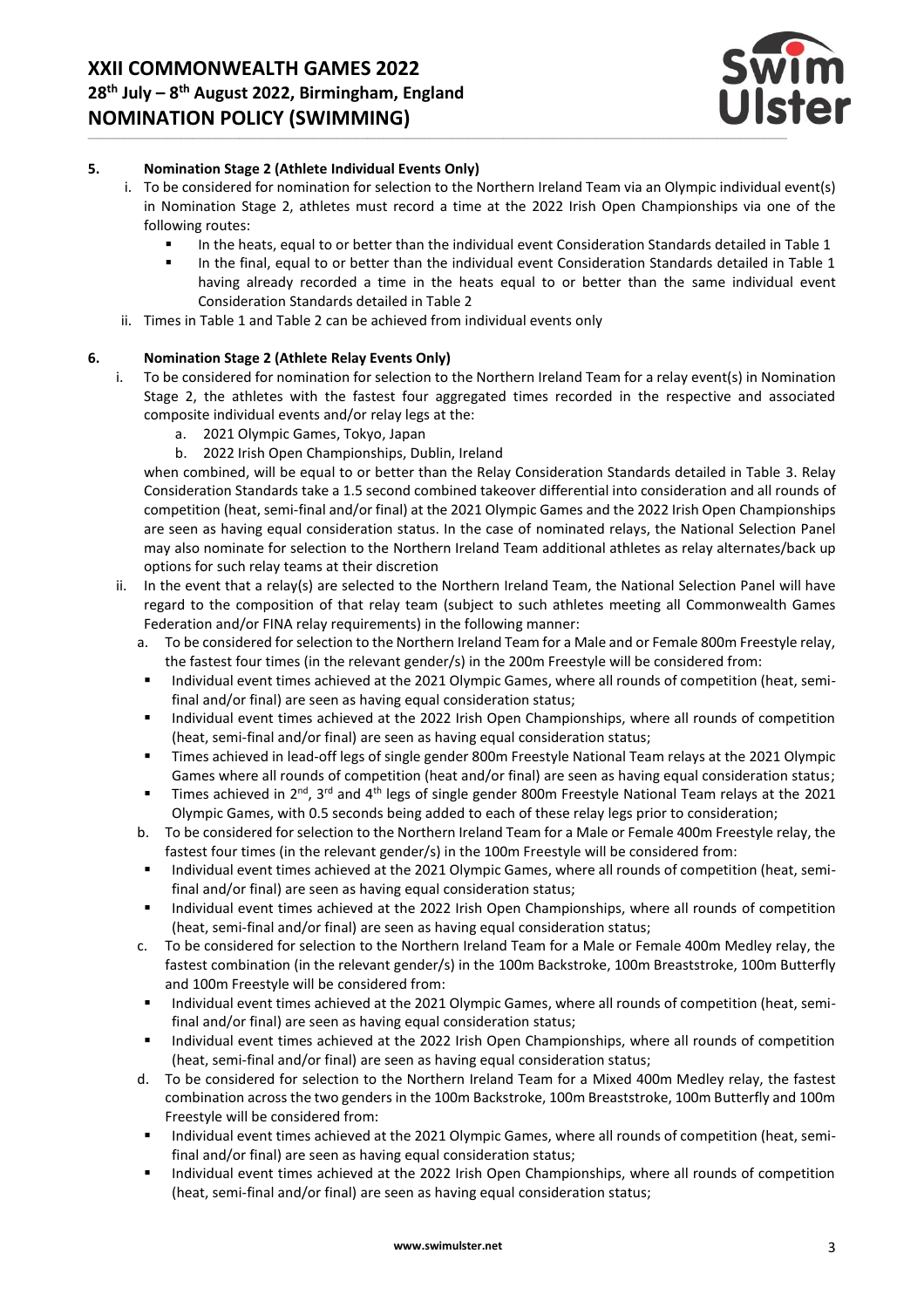# **XXII COMMONWEALTH GAMES 2022 28 th July – 8 th August 2022, Birmingham, England NOMINATION POLICY (SWIMMING)**



**Table 1**

| <b>MALE</b>   |                           | <b>FEMALE</b>        |
|---------------|---------------------------|----------------------|
| Consideration | Event                     | <b>Consideration</b> |
| Time          |                           | Time                 |
| 22.40         | 50 <sub>m</sub> Freestyle | 25.29                |
| 49.26         | 100m Freestyle            | 54.79                |
| 1:48.13       | 200m Freestyle            | 1:59.85              |
| 3:50.43       | 400m Freestyle            | 4:13.08              |
| N/A           | 800m Freestyle            | 8:43.08              |
| 15:13.69      | 1500m Freestyle           | N/A                  |
| 54.57         | 100m Backstroke           | 1:01.20              |
| 1:59.25       | 200m Backstroke           | 2:12.39              |
| 1:00.35       | 100m Breaststroke         | 1:08.10              |
| 2:11.62       | 200m Breaststroke         | 2:27.37              |
| 52.48         | 100m Butterfly            | 58.91                |
| 1:57.88       | 200m Butterfly            | 2:10.50              |
| 2:00.96       | 200 <sub>m</sub> IM       | 2:14.31              |
| 4:20.05       | 400m IM                   | 4:45.89              |

## **Table 2**

| <b>MALE</b>   |                     | <b>FEMALE</b> |
|---------------|---------------------|---------------|
| Consideration | <b>Event</b>        | Consideration |
| Time          |                     | Time          |
| 22.73         | 50m Freestyle       | 25.67         |
| 49.99         | 100m Freestyle      | 55.61         |
| 1:49.74       | 200m Freestyle      | 2:01.63       |
| 3:53.85       | 400m Freestyle      | 4:16.83       |
| N/A           | 800m Freestyle      | 8:50.85       |
| 15:27.26      | 1500m Freestyle     | N/A           |
| 55.38         | 100m Backstroke     | 1:02.10       |
| 2:01.02       | 200m Backstroke     | 2:14.36       |
| 1:01.24       | 100m Breaststroke   | 1:09.12       |
| 2:13.58       | 200m Breaststroke   | 2:29.56       |
| 53.26         | 100m Butterfly      | 59.79         |
| 1:59.63       | 200m Butterfly      | 2:12.44       |
| 2:02.75       | 200 <sub>m</sub> IM | 2:16.30       |
| 4:23.92       | 400m IM             | 4:50.14       |

**Table 3**

| <b>MALE</b>   |                      | <b>FEMALE</b> |
|---------------|----------------------|---------------|
| Consideration | Event                | Consideration |
| Time          |                      | Time          |
| 3:36.46       | 400m Medley Relay    | 4:07.24       |
| 3:18.33       | 400m Freestyle Relay | 3:45.30       |
| 7:14.63       | 800m Freestyle Relay | 8:01.03       |
| <b>MIXED</b>  |                      | <b>MIXED</b>  |
| Consideration | Event                | Consideration |
| Time          |                      | <b>Time</b>   |
| 3:50.94       | 400m Medley Relay    | 3:50.94       |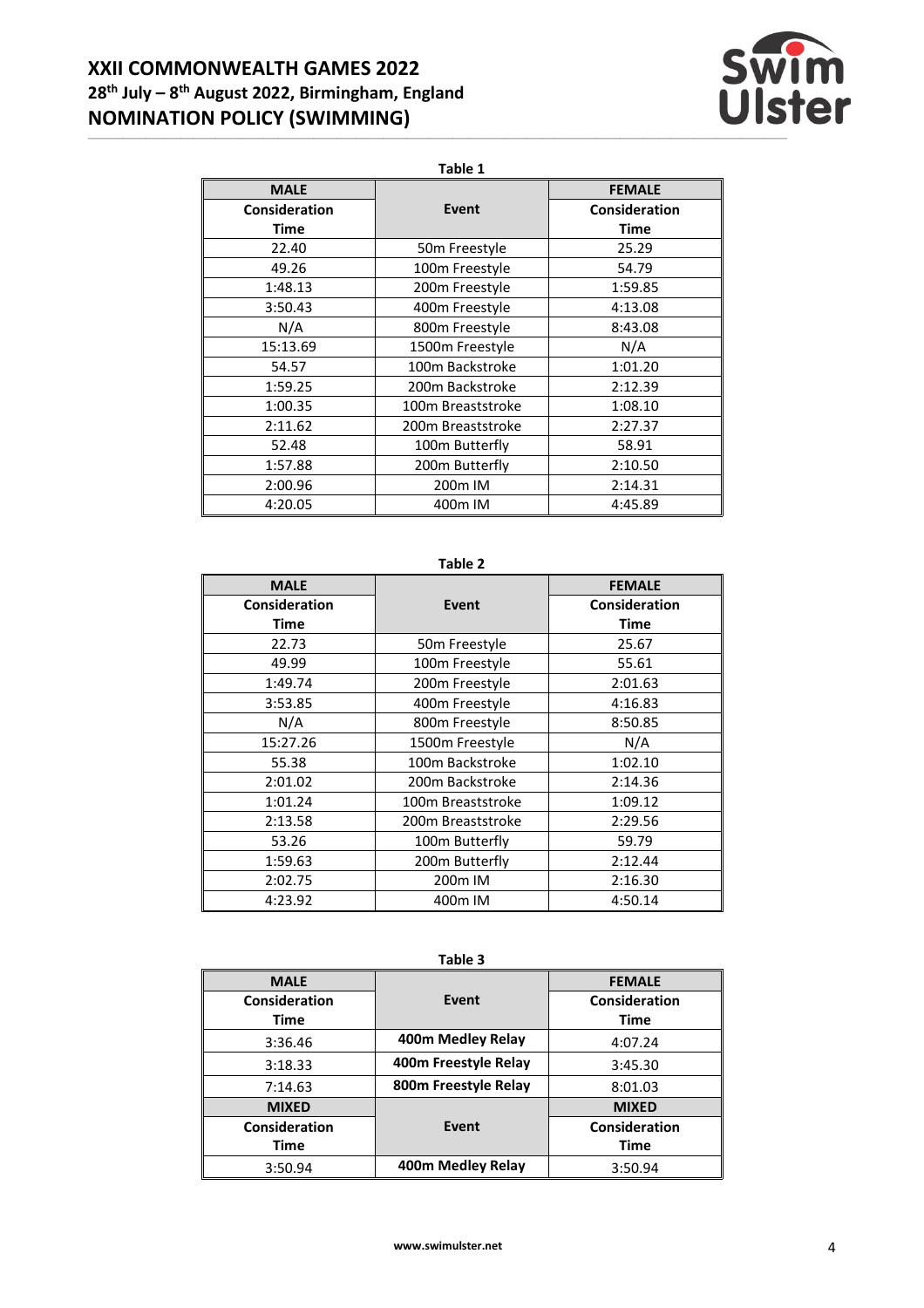

#### **7. Athlete Nomination Procedure**

- i. At the conclusion of Nomination Stages 1 and 2, those who have achieved the criteria requirements within each stage (including the athlete eligibility requirements outlined in Section 3) will be considered eligible for nomination to CGNI by the National Selection Panel
- ii. The National Selection Panel shall nominate for selection to the Northern Ireland Team on the basis of Nomination Stage 1 taking priority over Nomination Stage 2
- iii. If the number of athletes achieving nomination requirements (in individual and/or relay events) exceeds the number of places made available to Swim Ulster Ltd by CGNI, the National Selection Panel shall nominate for selection as follows:
	- o As a first priority, performances achieved in Nomination Stage 1 will take priority over performances achieved in Nomination Stage 2
	- o As a second priority, the nomination times achieved for each nominated individual event and each nominated relay event will be ranked as a percentage inside the Nomination Consideration Time (Table 1 and Table 3) to reach the maximum team number permitted by CGNI
- iv. In the event of a tie (equal times achieved by two or more athletes) between any number of athletes within a Nomination Stage, the athlete with the next fastest time achieved once (from all rounds of competition) in the same event in the following competitions will be considered for nomination by the National Selection Panel:
	- Individual event times achieved at the 2021 Olympic Games
	- **Times achieved in lead-off legs in single gender National Team relays at the 2021 Olympic Games**
	- Times achieved in 2<sup>nd</sup>, 3<sup>rd</sup> and 4<sup>th</sup> legs of single gender National Team relays at the 2021 Olympic Games, with 0.5 seconds being added to each of these relay legs prior to consideration;
	- Individual event times achieved at the 2022 Irish Open Championships
- v. Subject to the joint discretion of the National Performance Director and the National Performance Pathway Manager, athletes selected to the Northern Ireland Team via an individual event may also be considered for additional individual event entries if the Northern Ireland Team do not already have three athletes selected for the individual event in question
- vi. Subject to the joint discretion of the National Performance Director and the National Performance Pathway Manager, athletes nominated via an individual event may also be selected to relay events
- vii. Subject to the joint discretion of the National Performance Director and the National Performance Pathway Manager, athletes nominated via relay events only may also be considered for individual event entries if the Northern Ireland Team do not already have three athletes nominated for the individual event in question

viii. The decision of the National Selection Panel shall be subject to an Appeals Process (Section 20)

#### **8. Team Leader**

i. The Team Leader for the Northern Ireland Team at the Commonwealth Games will be the National Performance Pathway Manager

#### **9. Team Coach Eligibility**

Depending on the size of the Northern Ireland Team and the staff accreditations made available to Swim Ulster Ltd by CGNI, any additional coach to be considered eligible for nomination for selection by the Performance Senior Leadership Team must meet the following criteria:

- i. Be a registered Swim Ireland member for the 2020-2021 and 2021-2022 season;
- ii. Be in good standing with Swim Ireland and Swim Ulster Ltd;
- iii. Be a full-time resident within Ireland;
- iv. Be a practising coach within an Irish swimming programme;
- v. Be holders of the Swim Ireland Level 3 Coaching Certificate or international equivalent or be enrolled on a Level 3 Coaches Course at the time of nomination;
- vi. Hold a Swim Ireland Coaching Licence;
- vii. Be available to fulfil the obligations of the Northern Ireland Team;
- viii. Other than in exceptional circumstances, have provided first-hand service or support as a coach as part of the National Squad/Programme or Regional Squad/Programme in the period  $1<sup>st</sup>$  September 2019 – 23<sup>rd</sup> April 2022 (where offered/requested);
- ix. Have engaged as part of the Home Programme Coach Policy in the 2020-2021 and the 2021-2022 season (where offered/requested);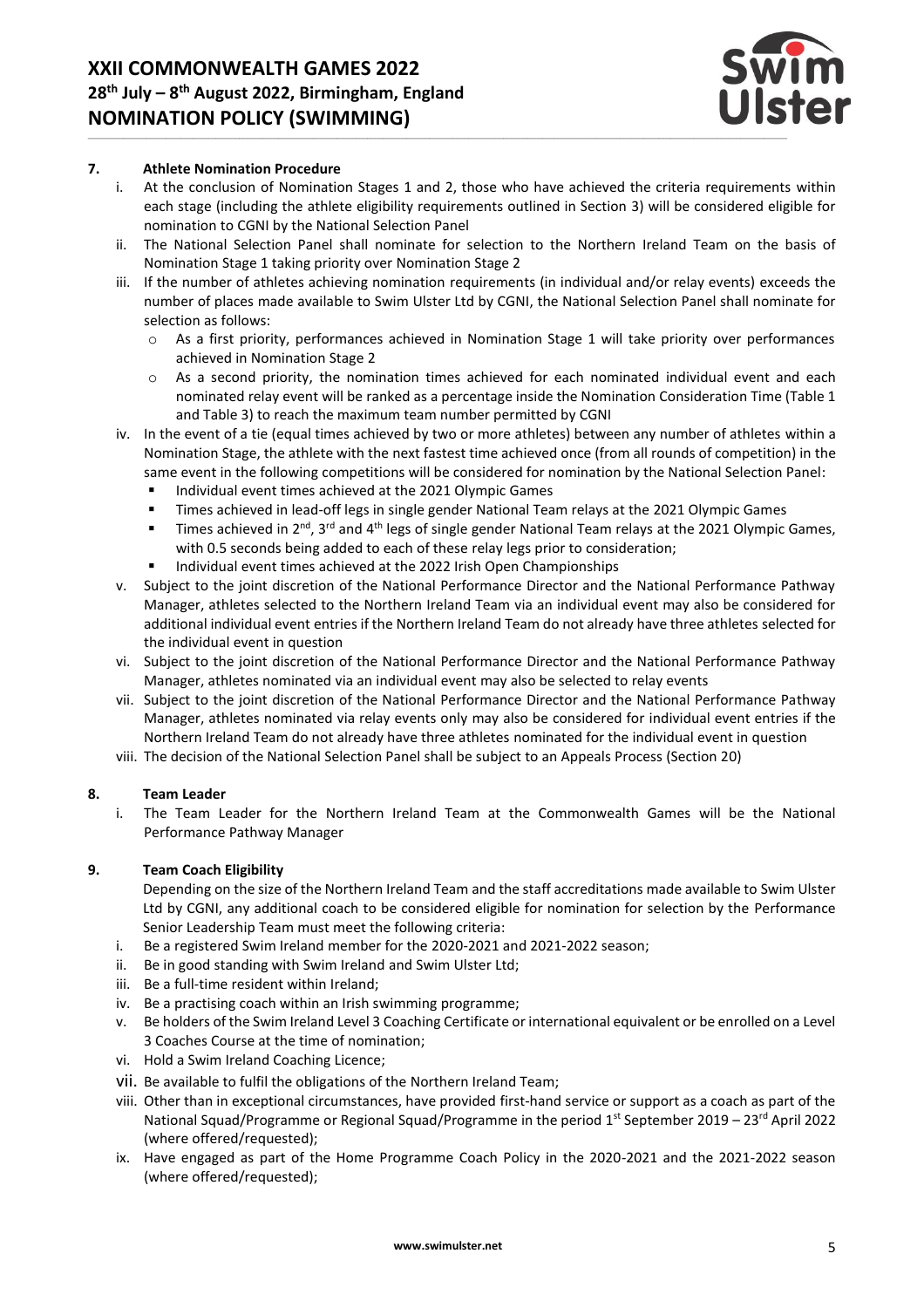

x. Comply with the statements and expectations of the Swim Ireland 'On This Performance Team' booklet

#### **10. Team Coach Nomination Procedure**

- i. Subject to coaches meeting the criteria as set out in Section 9, one or more additional coaches may be recommended by the Performance Senior Leadership Team and where so recommended, may be nominated for selection to CGNI
- ii. Team Coaches may be nominated in an offsite (Commonwealth Games Holding Camp only), onsite (Commonwealth Games) and/or combined (Commonwealth Games Holding Camp and Commonwealth Games) role and such nominations will be reflective of the Team size, the number of accreditations available, the needs of the individual athletes and/or relays nominated, as well as considering the optimum balance of the Team as a whole. As such, a Team Coach may not be required/nominated

#### **11. Team Manager Eligibility**

Depending on the size of the Northern Ireland Team and the staff accreditations made available to Swim Ulster Ltd by CGNI, any team manager to be considered eligible for nomination for selection by the Performance Senior Leadership Team must meet the following criteria:

- i. Be a registered Swim Ireland member for the 2020-2021 and 2021-2022 season;
- ii. Be in good standing with Swim Ireland and Swim Ulster Ltd;
- iii. Be a full-time resident within Ireland;
- iv. Be holders of the Swim Ireland Level 2 Team Management Certificate or international equivalent;
- v. Be available to fulfil the obligations of the Northern Ireland Team;
- vi. Other than in exceptional circumstances, team managers will not be the parent or guardian of an athlete member of the Team;
- vii. Other than in exceptional circumstances, have provided direct service or support as a team manager as part of the National Squad/Programme or Regional Squad/Programme in the period 1st September 2019 – 23<sup>rd</sup> April 2022 (where offered/requested);
- viii. Comply with the statements and expectations of the Swim Ireland 'On This Performance Team' booklet

#### **12. Team Manager Nomination Procedure**

- i. Subject to the team manager meeting the criteria as set out in Section 11, the team manager may be recommended by the Performance Senior Leadership Team and where so recommended, may be nominated for selection to CGNI
- ii. Team managers may be nominated in an offsite (Commonwealth Games Holding Camp only), onsite (Commonwealth Games) and/or combined (Commonwealth Games Holding Camp and Commonwealth Games) role and such nominations will be reflective of the Team size, the number of accreditations available, the needs of the individual athletes and/or relays nominated, as well as considering the optimum balance of the Team as a whole. As such, a team manager may not be required/nominated

#### **13. Northern Ireland Team Obligations**

In accepting a selection to the Northern Ireland Team for the 2022 Commonwealth Games, athletes accept and agree that training with/competing for the Northern Ireland Team and/or the Ireland National Team takes precedence over training for/competing in any other competition, including that for another Team/Club or University programme in Ireland or anywhere in the world. Swim Ulster Ltd and CGNI require any athlete, coach or team manager who has been selected to represent the Northern Ireland Team at the 2022 Commonwealth Games to meet and fulfil a suite of obligations, where non-adherence is subject to Section 16. Swim Ulster Ltd and CGNI oblige all selected athletes and, where relevant, all Ireland National Team staff to:

- i. Agree not to disclose any selected Northern Ireland Team member name to the press or any other media (including their own social media) until Swim Ulster Ltd have themselves announced this to the press and other media
- ii. Compete in 2022 LEN European Championships (50m) (if selected)
- iii. Complete, sign and comply with the Swim Ireland National Team Code of Conduct
- iv. Comply with the CGNI Team Members Agreement
- v. Complete a Swim Ulster Ltd Medical Form prior to competing at the Commonwealth Games
- vi. Commit to the values of the Swim Ireland National Programme Athlete Charter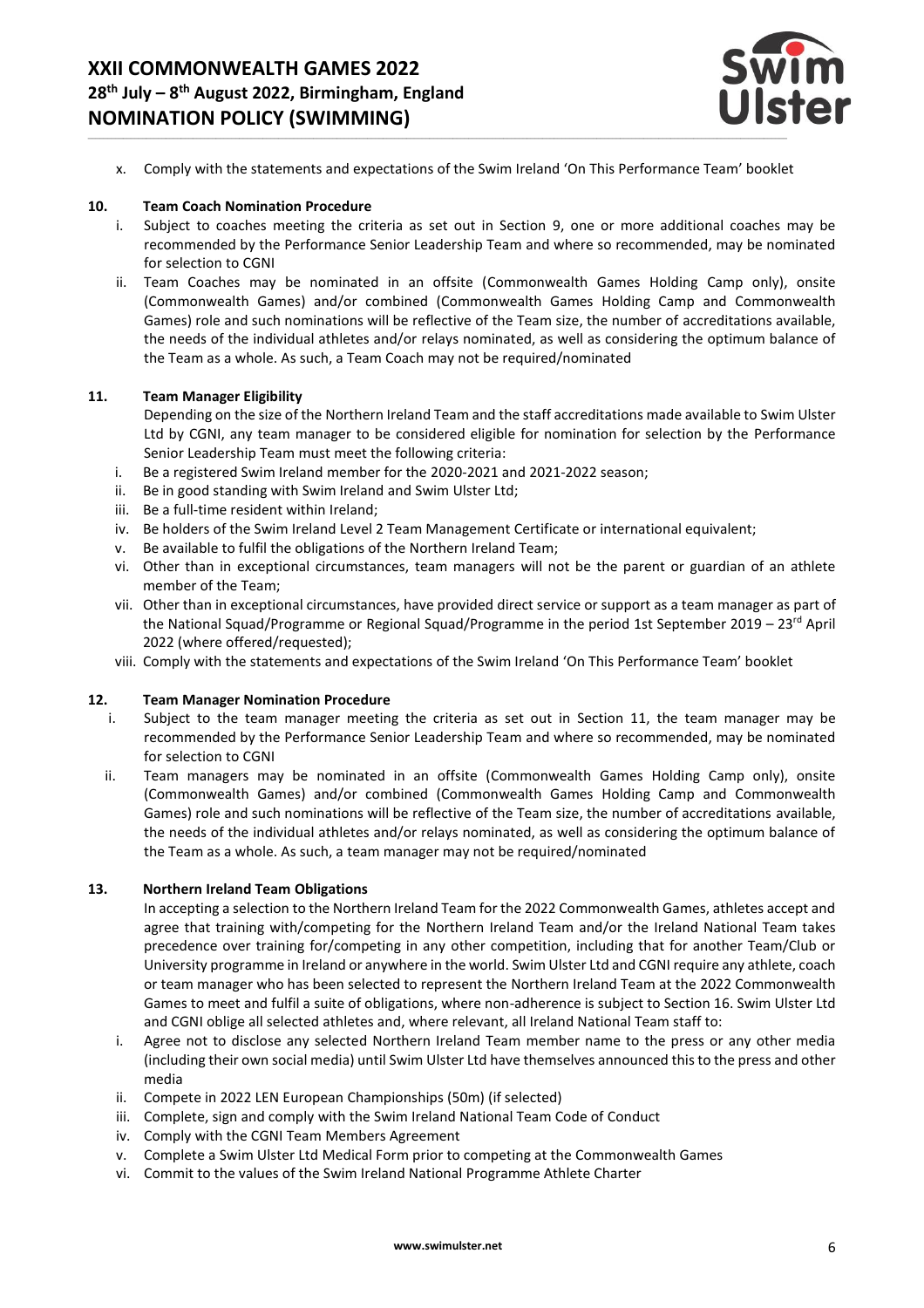

- vii. Abide by the Uniform Policy, the Media Policy, the Appearances Policy, the Betting, Gambling & Integrity Policy, and the Sports Supplements Policy of the Swim Ireland National Team
- viii. At the date of the decision of CGNI selections, all athletes selected must ensure that they are making the required Kitman submission each training/competition day
- ix. Comply with Swim Ulster Ltd, CGNI and FINA swimwear regulations
- x. Adhere to all prescribed travel arrangements which might involve different travel dates to other members of the Team
- xi. Not take holidays between the 2022 Irish Open Championships and the 2022 Commonwealth Games
- xii. Make themselves available for all Northern Ireland Team activities designated by the National Performance Pathway Manager (including, but not limited to, a 2022 National Team Day, any CGNI Pre-Event Team Days, preparation camps and/or holding camps) as part of or in addition to the National Squad/Programme or Regional Squad/Programme (where offered and accepted subject to Section 3vi). No Team member will be allowed to leave a Team camp or undertake any activities that are not directly relevant to the Team camp, including any external media, sponsor, or social activities. Failure to attend the required activities could result in an athlete being de-nominated. Under exceptional circumstances, written approval to be excluded from activities can be given by the National Performance Pathway Manager
- xiii. Not attend overseas camps and/or competitions between the 29th May 2022 and the Commonwealth Games without prior written approval from the National Performance Pathway Manager
- xiv. If Northern Ireland Team athletes intend to apply to/are invited to compete in the International Swimming League (ISL) in 2022, before making such an application they and/or their home programme coach must provide the National Performance Pathway Manager and the National Performance Director with a clear and comprehensive plan as to how the athlete's involvement in the ISL will aid and not hinder a peak performance at the 2022 Commonwealth Games. Such athletes must receive a combined written approval from the National Performance Pathway Manager and the National Performance Director in relation to this plan before accepting their position within an ISL team, and this will be specifically subject to Section 15
- xv. Nominated athletes, team coaches, and team managers agree not to attend the Commonwealth Games Opening Ceremony
- xvi. Nominated athletes, team coaches, team managers, Swim Ulster Ltd and Swim Ireland agree to abide by all CGNI and Commonwealth Games Federation requirements

# **14. Team Uniform/Kit**

- All Team uniform and kit (other than racing suits and swim caps) will be provided for and to the Team by CGNI
- ii. All Team racing suits, and swim caps will be provided for and to the Team by Swim Ulster Ltd or CGNI
- iii. Athletes accepting racing suits from Swim Ulster Ltd and/or CGNI must wear them (or another branded suit of the same sponsor) for all of their races. Athletes may exercise 'freedom of choice' in the wearing of a nonsponsor suit, but such a suit must be unbranded

# **15. Competitive Readiness**

'Competitive Readiness' means the combined professional opinion of the National Performance Director and the National Performance Pathway Manager following advice, where necessary, from a member/s of the CGNI Medical Team as to the ability of an athlete who has been nominated for selection or who has been selected to represent the Northern Ireland Team at the Commonwealth Games to achieve an equal or superior performance in their selected Olympic event(s) over their performance achieved to qualify for nomination for selection and/or selection

- i. Athletes who, in the opinion of the National Performance Director and National Performance Pathway Manager, do not remain Competitively Ready by reason of lack of fitness, injury, illness, application to training, performance behaviour or other reasons, may be removed from the Northern Ireland Team
- ii. Athletes and their home programme coaches shall immediately report any injury, illness, change in training, change in application to training and/or performance behaviour, that could affect their ability to compete at their highest level at the Commonwealth Games, to the National Performance Pathway Manager in writing, via e-mail
- iii. In the case of lack of fitness, injury, or illness, it shall be necessary for the National Performance Director and the National Performance Pathway Manager to consider recommendations made by a member/s of the CGNI Medical Team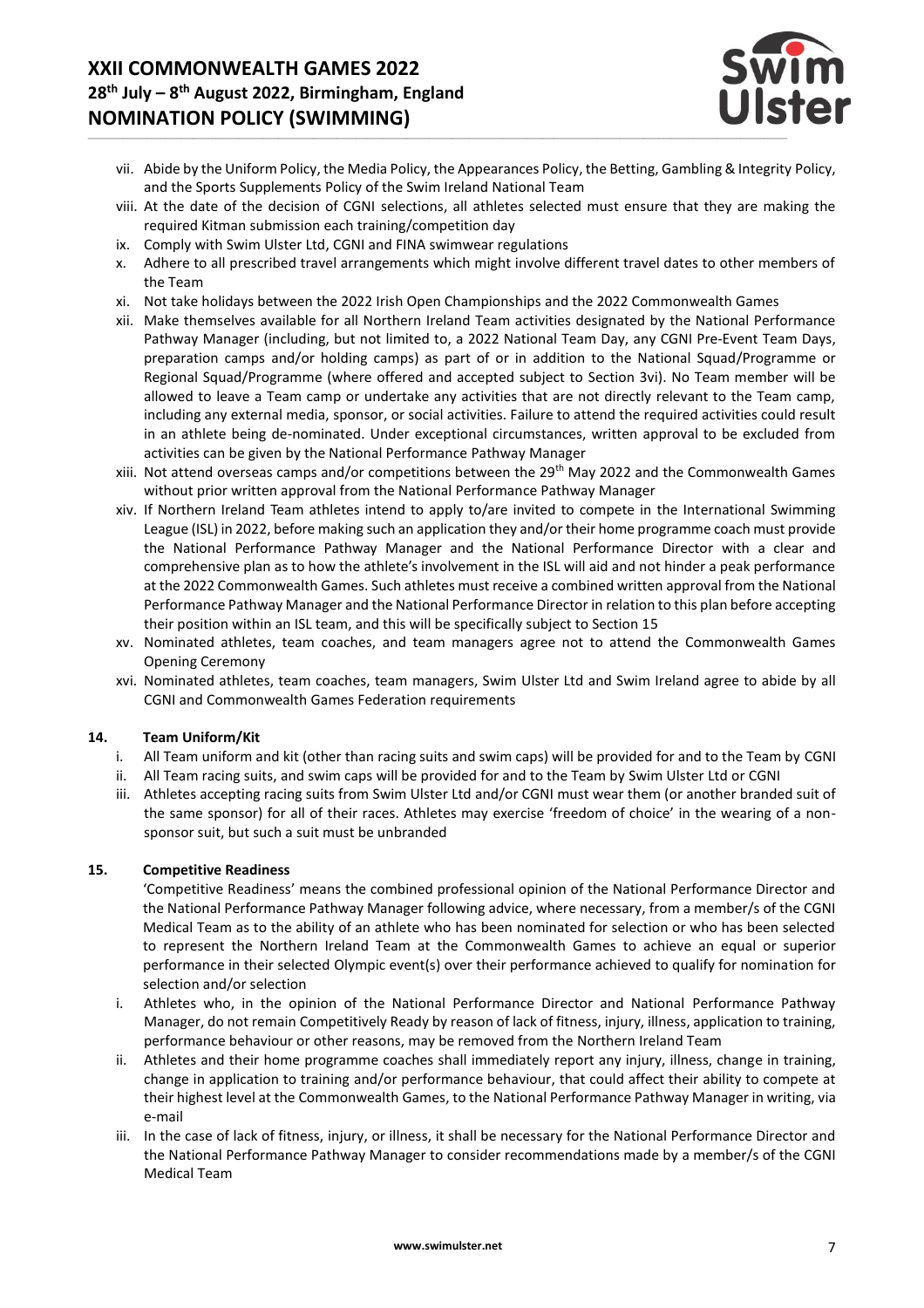

- iv. In the case of application to training, or performance behaviour or other reasons, it shall not be necessary for the National Performance Director and the National Performance Pathway Manager to seek recommendations from a member/s of the CGNI Medical Team
- v. In the case of lack of fitness, injury or illness, such athletes may be subject to a 'Proof of Readiness Test' to be determined by the National Performance Director, the National Performance Pathway Manager and appropriate a member/s of the CGNI Medical Team. The Proof of Readiness test will consist of a controlled performance such as a competition or an observed test or a time trial
- vi. Athletes who are notified of a Competitive Readiness concern shall not travel with the Northern Ireland Team to any Team event including the Commonwealth Games and the Commonwealth Games Holding Camp, unless and until the opinion of the National Performance Director and National Performance Pathway Manager has been communicated to that athlete that the athlete does meet their opinion of Competitive Readiness. If the athlete is at either the Commonwealth Games or the Commonwealth Games Holding Camp and the opinion is that the athlete is not Competitively Ready, then he or she may be required to return home immediately
- vii. The opinion on Competitive Readiness made by National Performance Director and the National Performance Pathway Manager is final

#### **16. Withdrawal & Removals**

At any stage an athlete, coach or team manager may withdraw from the Northern Ireland Team but may only do so in extenuating circumstances

- i. An athlete, coach or team manager may be removed from:
- a. Eligibility for nomination, or;
- b. Nomination for selection, or;
- c. Selection to the Northern Ireland Team for any of the following reasons:
- Behaviour that is inconsistent with the National Team Code of Conduct
- Found to be in violation of any anti-doping policy or procedure as outlined by Swim Ulster Ltd, Swim Ireland, Sport Ireland, UK Anti-Doping Agency and/or the World Anti-Doping Agency (WADA);
- Unable or unwilling to fully comply with the Northern Ireland Team Obligations (Section 13)
- ii. An athlete may be removed from the Northern Ireland Team before or after nomination for selection or before or after selection if, in the opinion of the National Performance Director and the National Performance Pathway Manager, he/she does not have Competitive Readiness (Section 15)

#### **17. Replacement or Addition**

- i. If an athlete, coach, or team manager is removed from or withdraws from the Northern Ireland Team, that individual may be replaced by another eligible individual who meets the required standards set out in this Policy
- ii. The National Performance Pathway Manager, where in his opinion it is in the best interests of the Northern Ireland Team, may recommend that any number of additional athletes, coaches or team managers be added to the selected Northern Ireland Team, subject to such additional individuals meeting the required standards set out in this Policy
- iii. Any replacement or addition of an individual to the Northern Ireland Team shall be made by way of recommendation by the National Performance Pathway Manager, which recommendation is nominated by the National Selection Panel and which nomination is approved by CGNI

#### **18. Unforeseen Circumstances**

i. In the event that this Policy is silent on any matter which arises in the administration or application or interpretation of any selection process or decision, then the National Selection Panel shall have discretion to determine any issue as they deem fit so long as it is exercised fairly and quickly

#### **19. Amendments**

i. Subject to Swim Ulster Ltd and CGNI approval, the Performance Senior Leadership Team reserves the right to make changes to this Policy which, in its discretion, are necessary. No such changes shall be made after the commencement of the 2022 Irish Open Championships unless the changes relate to the National Selection Panel exercising its discretion under the 'Unforeseen Circumstances' provisions (Section 18)